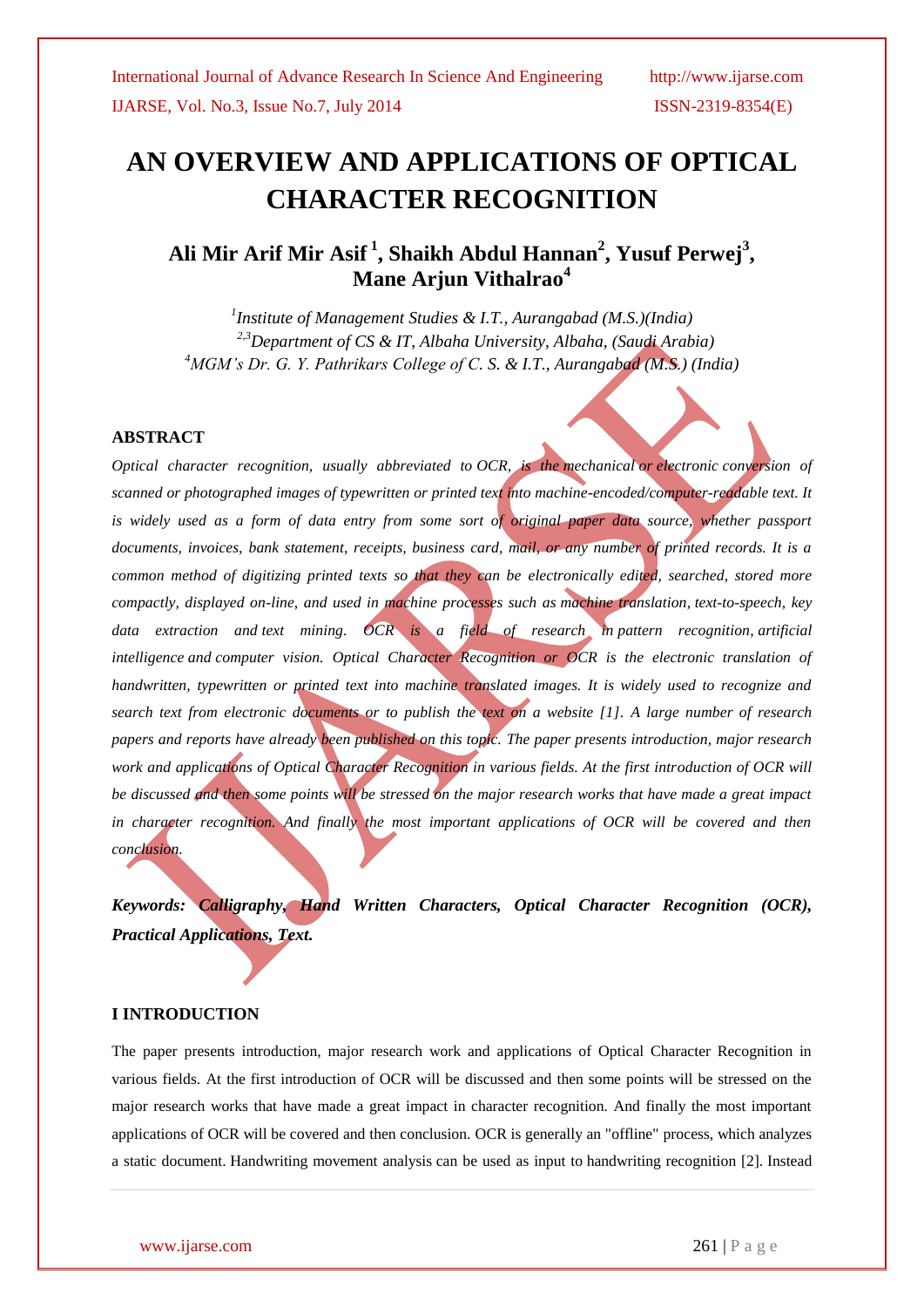of merely using the shapes of glyphs and words, this technique is able to capture motions, such as the order in which segments are drawn, the direction, and the pattern of putting the pen down and lifting it. This additional information can make the end-to-end process more accurate. This technology is also known as "on-line character recognition", "dynamic character recognition", "real-time character recognition", and "intelligent character recognition". Character recognition techniques associate a symbolic identity with the image of a character. This problem of replication of human functions by machines (computers) involves the recognition of both machine printed and handprinted/cursive-written characters [3]. Highlight in 1950's [4], applied throughout the spectrum of industries resulting into revolutionizing the document management process. Optical Character Recognition or OCR has enabled scanned documents to become more than just image files, turning into fully searchable documents with text content recognized by computers. Optical Character Recognition extracts the relevant information and automatically enters it into electronic database instead of the conventional way of manually retyping the text. Optical Character Recognition is a vast field with a number of varied applications such as invoice imaging, legal industry, banking, health care industry, etc. OCR is also widely used in many other fields like Captcha, Institutional repositories and digital libraries, Optical Music Recognition without any human correction or human effort, Automatic number plate recognition and Handwritten Recognition [5]-[10].

Early optical character recognition could be traced to activity around two issues: expanding telegraphy and creating reading devices for the blind. In 1914, Emanuel Goldberg developed a machine that read characters and converted them into standard telegraph code. Around the same time, Edmund Fournier d'Albe developed the Optophone, a handheld scanner that when moved across a printed page, produced tones that corresponded to specific letters or characters. In the late 1920s and into the 1930s Emanuel Goldberg developed what he called a "Statistical Machine" for searching microfilm archives using an optical code recognition system. In 1931 he was granted USA Patent number 1,838,389 for the invention. The patent was acquired by IBM. In 1974, Ray Kurzweil started the company Kurzweil Computer Products, Inc. and continued development of omni-font OCR, which could recognize text printed in virtually any font (Kurzweil is often credited with inventing omni-font OCR, but it was in use by companies, including CompuScan, in the late 1960s and 1970s [11]. Kurzweil decided that the best application of this technology would be to create a reading machine for the blind, which would allow blind people to have a computer read text to them out loud.

This device required the invention of two enabling technologies the CCD flatbed scanner and the text-to-speech synthesizer. On January 13, 1976, the successful finished product was unveiled during a widely reported news conference headed by Kurzweil and the leaders of the National Federation of the Blind. In 1978, Kurzweil Computer Products began selling a commercial version of the optical character recognition computer program. LexisNexis was one of the first customers, and bought the program to upload paper legal and news documents onto its nascent online databases [12]. Two years later, Kurzweil sold his company to Xerox, which had an interest in further commercializing paper-to-computer text conversion. Xerox eventually spun it off as Scansoft, which merged with Nuance Communications. In the 2000s, OCR has been made available online as a service (WebOCR), in a cloud computing environment, and in mobile applications like real-time translation of foreign-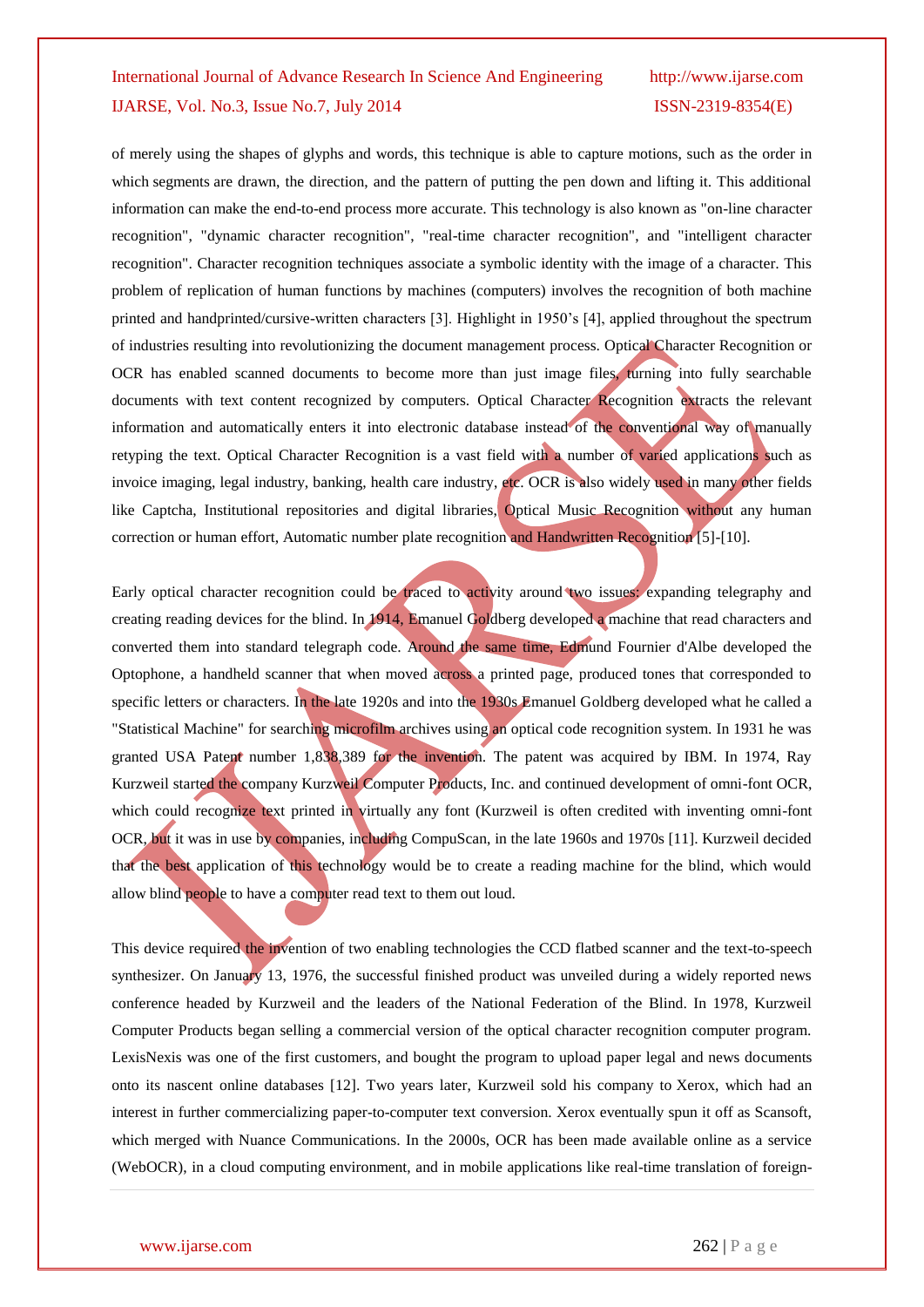language signs on a smartphone. Various commercial and open source OCR systems are available for most common writing systems, including Latin, Cyrillic, Arabic, Hebrew, Indic, Bengali (Bangla), Devanagari, Tamil, Chinese, Japanese, and Korean characters. The origins of character recognition [13]-[15] can be found in 1870 when Carey invented the retina scanner, that is an image transmission system using a mosaic of photocells, and later in 1890 when Nipkow invented the sequential scanner which was a major breakthrough both for modern television and reading machines. However, character recognition first appeared as an aid to the visually handicapped and the first successful attempts were made by the Russian scientist Tyurin in 1900. The next attempts that have been reported are the Fourier d'Albe's Optophone of 1912 and Thomas' tactile "relief" device of 1926.

The modern version of OCR [16] appeared in the middle l940s with the development of the digital computer. For the first time, OCR was realised as a data processing approach, with particular application to the business world. From that perspective, David Shepard, founder of the Intelligent Machine Research Co. can be considered as the pioneer of the development and building of commercial OCR equipment. Character recognition is better known as optical character recognition (OCR) since it deals with recognition of optically processed characters rather than magnetically processed [17] ones. Though the origin of character recognition can be found as early as 1870, it first appeared as an aid to the visually handicapped, and the first successful attempt was made by the Russian scientist Tyurin in 1900 [18]. The modern version of OCR appeared in the middle of the 1940s with the development of the digital computers. Thenceforth it was realized as a data processing approach with application to the business world. The principal motivation for the development of OCR systems is the need to cope with the enormous flood of paper such as bank cheques, commercial forms, government records, credit card imprints and mail sorting generated by the expanding technological society. OCR machines have been commercially available since the middle of the 1950s. Since then extensive research has been carried out and a large number of technical papers and reports have been published by various researchers in the area of character recognition. Several books have been published on optical character recognition [19]-[27]. Also special issues and reports on the topic have repeatedly appeared in the proceedings of the International Joint Conferences on Pattern Recognition and of the International System, Man and Cybernetics Conferences- Research works also appear in various other Conferences such as British Conferences on Pattern Recognition, and The Scandinavian Conferences on Image Analysis. State of the art reports on character recognition (research have been presented by Nagy [28], Harmon [29]), Stallings [30] Suen et al. [31), Mori et al. [32] Mantas [18]), Davis and Yall [33], and Chatterji [34].

### **II MAJOR RESEARCH WORK IN OCR**

A notable early attempt in the area of character recognition research is by Grimsdale et al. [35] in 1958. In their method, the input character pattern obtained by a flying spot scanner is described in terms of length and slope of straight line segments and length and curvature of curved segments. The description is compared with that of the prototype stored in the computer in order to reach the proper decision about the identity of the unknown character. Another important work is the analysis-by-synthesis method suggested by Eden [36], [37] at M.I.T.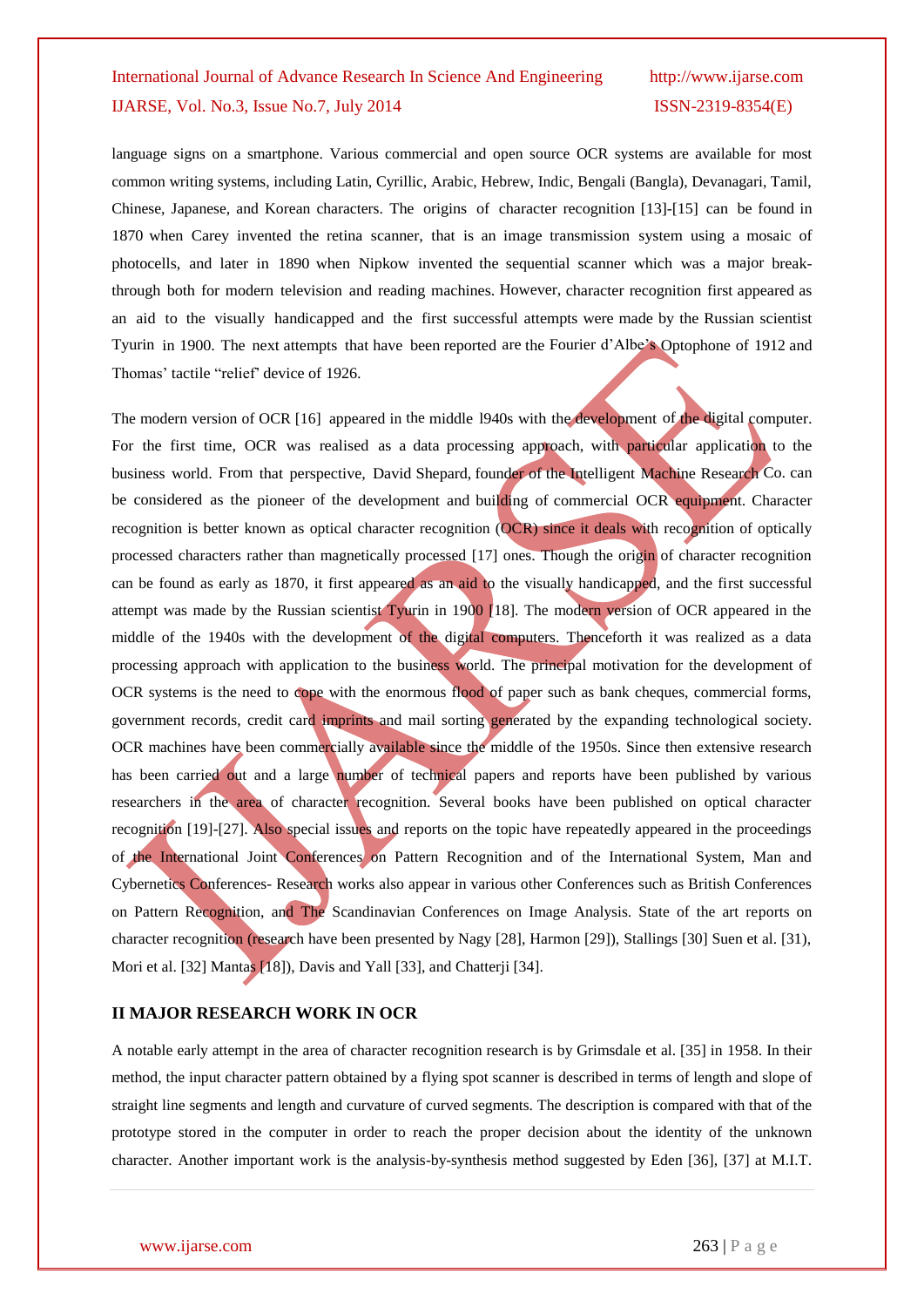He put forward the idea that all Latin script characters can be formed by 18 strokes, which in turn can be generated from a subset of 4 strokes, namely, hump, bar, hook, and loop. Some of the examples of the works in this directions are those by Blesser et al. [38], Cox et al. [39], Shillman et al. [40], Yoshida and Eden [41] and Berthod [42]. Blesser et al. proposed a theoretical approach based on phenomenological attributes. Cox et al. presented two main groups of grammar-like rules to deal with variability in type fonts. Three experimental techniques for studying ambiguous characters and for investigating relationship between physical and functional attributes were suggested by Shillman et al. Yoshida and Eden proposed a Chinese character recognition system which employs a generative process to extract a stroke sequence from the input pattern, and a look up dictionary of strokes to effect recognition. Berthod utilized Eden's primitives for cursive script analysis.

In the sixties, Narasimhan suggested labeling schemata for syntactic description of pictures [43], and a syntax directed interpretation of classes of pictures [44]. In another work [45], he proposed a recognition technique based on description and generation. Using primitives and relations, he described a specification language for handprinted FORTRAN character recognition. Later, Narasimhan and Reddy [46] put forward a syntax-aided recognition scheme, wherein they incorporated in the decision rule some flexibility required for the satisfactory performance of a recognition system. The authors expressed the views that the rule currently in use must be refined, modified, and augmented continuously on the basis of the experience and other relevant knowledge acquired. Pavlidis and Ali [47] and Ali and Pavlidis [49] utilized split-and-merge algorithm [48] for the polygonal approximation of characters for numeral recognition. A feature generation technique for syntactic pattern recognition by approximating character boundary by polygons and then decomposing on the basis of concavity is suggested by Feng and Pavlidis [50] in 1974. Major research activities in character recognition are now centered about the recognition of handprinted Chinese characters, which was once considered to be a very hard problem and regarded as one of the ultimate goals of character recognition research. In 1966, Casey and Nagy [51] at IBM presented one of the first attempts at Chinese character recognition.

In late 1970, Agui and Nagahashiu  $\frac{52}{1}$  suggested a description method for handprinted Chinese character recognition. In their technique, a Chinese character is represented by partial patterns using three relations, namely concatenate, cross and near. The relations of relative location among partial patterns are used for categorization of the partial patterns. In 1980, Arakawa [53] suggested an on-line hand- written character recognition system for Japanese characters. Fourier coefficients of pen-point movement loci relating to strokes are utilized as feature vectors. A modified relaxation technique, incorporating the knowledge about the Chinese characters into the training system to reduce computational load is suggested by Leung et al. [54]. Finally Yong [55] suggested recognition via neural networks for achieving fast recognition of handprinted Chinese characters. Not many attempts have been carried out on the recognition of Indian character sets. However, some major works are reported on Devanagari (an Indian script used for writing Sanskrit, Hindi and some other languages [56-60] and Tamil [61-65] character recognition. Some attempts are also reported on Brahmi (a script widely used all over India during third century BC) [62], Telugu [66] and Bengali [67] characters. Some of the important character recognition research of the early eighties are those by Tanaka et al. [68], Sarvarayudu and Sethi [69], Shridhar and Badreldin [70] [71]; Sato et al. [72] and Evangelisti [73]. A brief description of them is given in the following.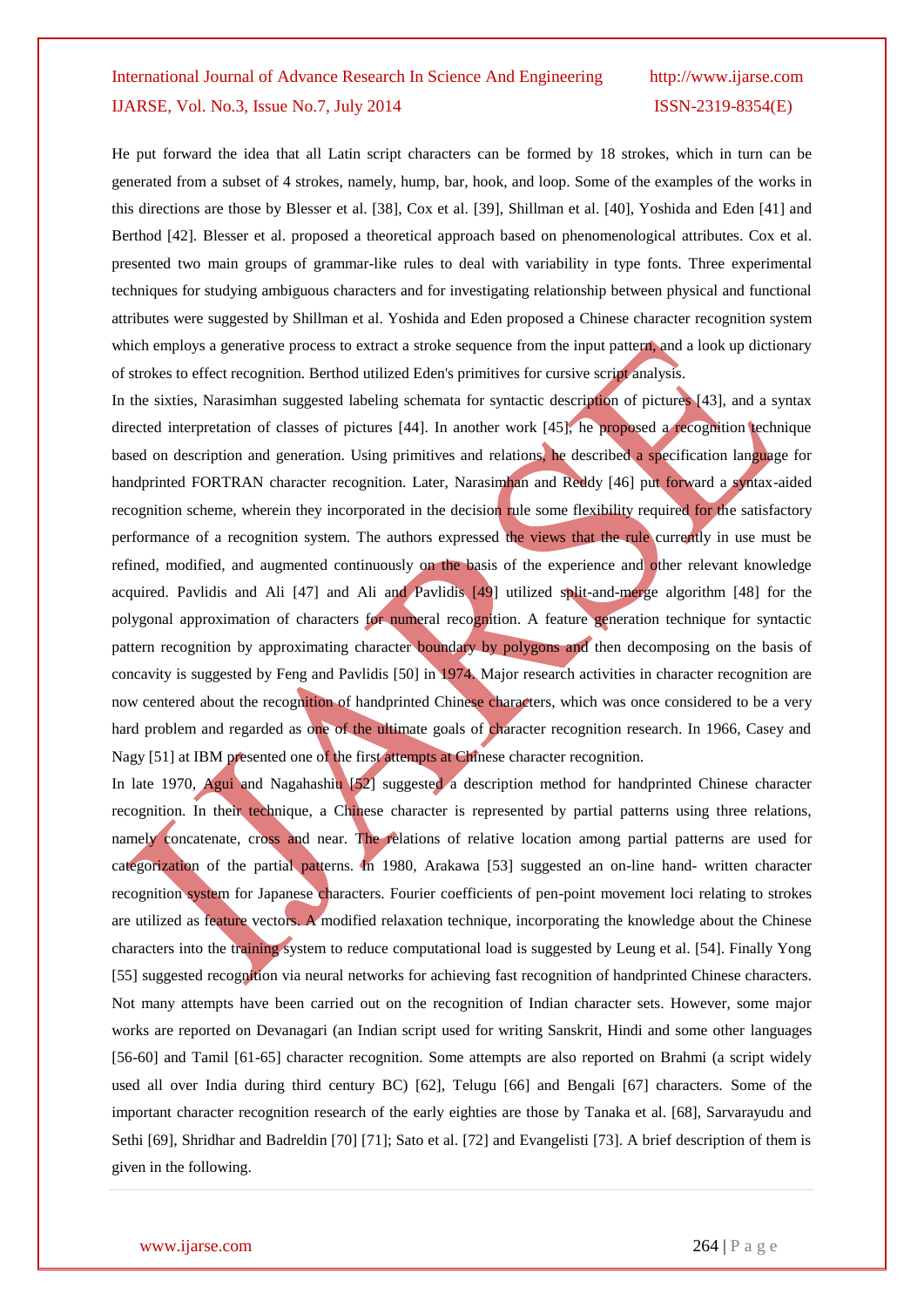A large amount of research work has been carried out in the mid eighties and after. A few of them are reviewed here. They include contextual post processing by Nagy et al. [74] and Sinha [60] word/script recognition by Almuallim and Yamaguchi [75], El-sheikh and Guindi [76], Hull [77], Aoki and Yamaya [78] Wong and Fallside [79], and Shrihari and Bozinovic [80], separation of connected characters by Tampi and Chetlur [81] and Ting and Ward [82], numeral recognition by Lam and Suen [83], and Baptista and Kulkarni [84], multifont learning by Cannat et al. [85] [86], learning by experience by Malyan and Sunthankar [87] Pitman's shorthand recognition by Leedham and Downton [88] 89], pattern description and generation technique by Nagahashi and Nakatsuyama [90], description aided recognition by Harjinder [91] and pre-classification and recognition using Walsh transform by Huang and Lung [92]. Other important works include the work by Wolberg [93] who suggested a syntactic omni-font system that recognizes a wide range of fonts including hand-printed characters; on performance testing of mixed font variable size character recognizers by Lam and Baird [94], about the vectorizer and feature extractor for the document reader suggested by Pavlidis [95], and on the guide lines for designing feature vectors for use with large character sets given by Hagita and Masuda [96]. The scopes of all the above attempts were limited because they use simple features which do not exactly or directly reflect the structural details of the characters. They cannot represent the varying structural complexities of different alphabet sets. Moreover, with such simple features the automatic design problem will be easier to handle. Recently, the authors [97] have suggested an automated approach to the design of recognizers suitable for structurally different character sets. The approach is somewhat similar to that of Kami's [98]. However, a flexible and unified/general feature representation is employed to take care of the controlled incorporation of structural details (to describe various character classes) depending upon the complexity of an alphabet set.

## **III APPLICATIONS OF OCR**

Optical character recognition has been applied to a number of applications. Some of the literatures covering these are languages other than English, namely, Latin, Cyrillic, Arabic, Hebrew, Indic, Bengali (Bangla), Devanagari, Tamil, Chinese, Japanese, Korean, etc. Highlight in 1950's [99], applied throughout the spectrum of industries resulting into revolutionizing the document management process. Optical Character Recognition or OCR has enabled scanned documents to become more than just image files, turning into fully searchable documents with text content recognized by computers. Optical Character Recognition extracts the relevant information and automatically enters it into electronic database instead of the conventional way of manually retyping the text. Optical Character Recognition is a vast field with a number of varied applications such as Practical applications, Invoice imaging, Legal industry, Banking, Healthcare, etc. OCR is also widely used in many other fields like Captcha, Institutional repositories and digital libraries, Optical Music Recognition without any human correction or human effort, Automatic number plate recognition, Handwritten Recognition and Other Industries. Some of them have been explained below:

### **3.1 Practical Applications**

In recent years, OCR (Optical Character Recognition) technology has been applied throughout the entire spectrum of industries, revolutionizing the document management process. OCR has enabled scanned documents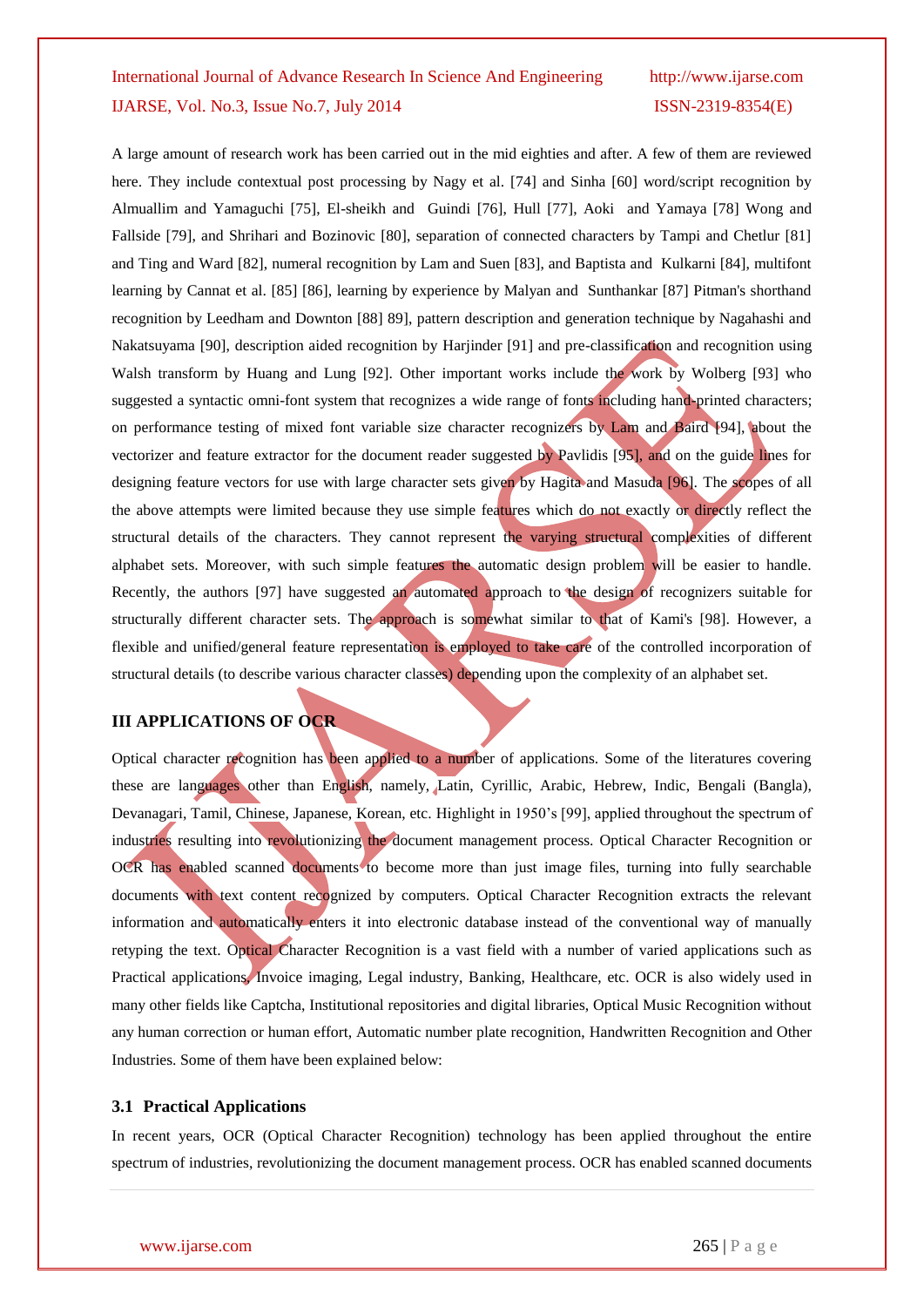to become more than just image files, turning into fully searchable documents [100] with text content that is recognized by computers. With the help of OCR, people no longer need to manually retype important documents when entering them into electronic databases. Instead, OCR extracts relevant information and enters it automatically. The result is accurate, efficient information processing in less time.

### **3.2 Invoice Imaging**

It is widely used in many businesses applications to keep track of financial records and prevent a backlog of payments [100] from piling up. In government agencies and independent organizations, OCR simplifies data collection and analysis, among other processes. As the technology continues to develop, more and more applications are found for OCR technology, including increased use of handwriting [101] recognition. Furthermore, other technologies related to OCR, such as barcode recognition, are used daily in retail and other industries.

## **3.3 Legal Industry**

In the legal industry, there has also been a significant movement to digitize paper documents. In order to save space and eliminate the need to sift through boxes of paper files, documents are being scanned and entered into computer databases. OCR further simplifies the process by making documents text-searchable, so that they are easier to locate and work with once in the database. Legal professionals now have fast, easy access to a huge library of documents in electronic format, which they can find simply by typing in a few keywords [100] [101].

### **3.4 Banking**

The uses of OCR vary across different fields. One widely known application is in banking, where OCR is used to process checks without human involvement. A check can be inserted into a machine, the writing on it is scanned instantly, and the correct amount of money is transferred. This technology [100] [101] has nearly been perfected for printed checks, and is fairly accurate for handwritten checks as well, though it occasionally requires manual confirmation. Overall, this reduces wait times in many banks.

## **3.5 Healthcare**

It Healthcare has also seen an increase in the use of OCR technology to process paperwork. Healthcare professionals always have to deal with large volumes of forms for each patient, including insurance forms as well as general health forms. To keep up with all of this information, it is useful to input relevant data into an electronic database that can be accessed as necessary. Form processing [100] [101] tools, powered by OCR, are able to extract information from forms and put it into databases, so that every patient's data is promptly recorded. As a result, healthcare providers can focus on delivering the best possible service to every patient.

### **3.6 Captcha**

CAPTCHA is a program that can generate and grade tests that human can pass but current computers programmers' cannot. Hacking is a serious threat to internet usage. Now a day's most of the human activities like economic transactions, admission for education, registrations, travel bookings etc are carried out through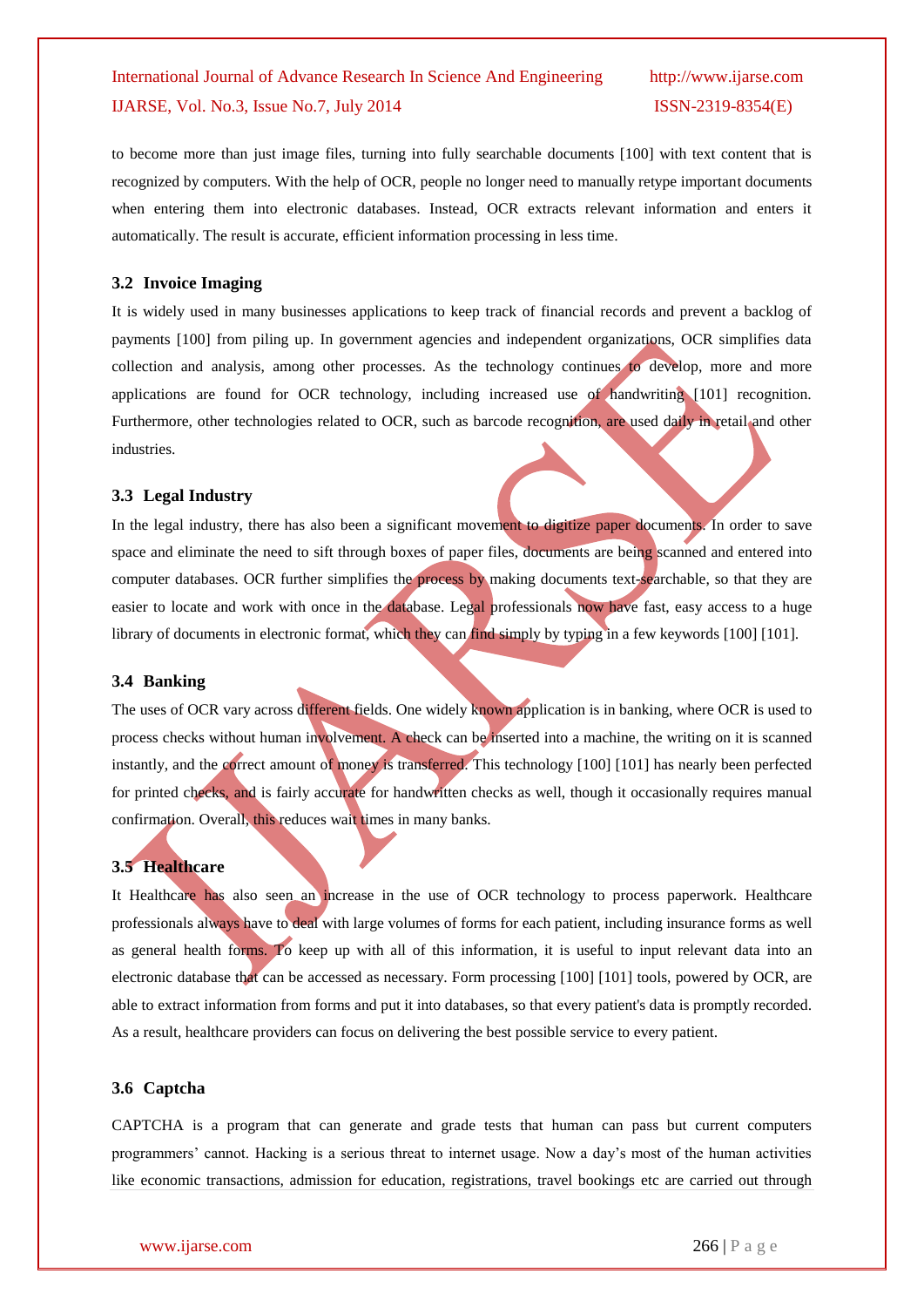internet and all this requires a password which is misused by hackers. They create programs to like dictionary attacks and automatic false enrolments which lead to waste of memory and resources of website. Dictionary attack is attack against password authenticated systems where a hacker [102] writes a program to repeatedly try different passwords like from a dictionary of most common passwords. In CAPTCHA, an image consisting of series of letters of number is generated which is obscured by image distortion techniques, size and font variation, distracting backgrounds, random segments, highlights and noise in the image. This system can be used to remove this noise and segment the image to make the image tractable for the OCR (Optical Character Recognition) systems.

### **3.7 Institutional Repositories and Digital Libraries**

Institutional repositories are digital collections of the outputs created within a university or research institution. It is an online locale of intellectual data of an institution, especially a research institution where it is collected, preserved and aired. It helps to open up the outputs of an institution and give it visibility and more impact on worldwide level. Enables and encourages interdisciplinary approaches to research and facilitates the development [103] and sharing of digital teaching materials and aids. It is basically a collection of peer reviewed journal articles, conference proceedings, research data, monographs, books, theses and dissertations and presentations. Their first role is to provide the Open Access literature. Practical implementation of this includes setting up a system which consists of scanner which scans the documents. This scanned document is then fed as an input to an Optical Character Recognition system where information is acquired and retained in digitized form.

### **3.8 Optical Music Recognition**

Automated learning system extract information from images and is part of major researches. Optical music recognition (OMR) born in 1950's is a developed field and initially was aimed towards recognizing printed sheets [104] which can be edited into playable form with the help of electronic and electrochemical methods. An OMR system has many applications like processing of different classes of music, large scale digitization of musical data and also it can be used for diversity in musical notation. Image enhancement and segmentation is the basic step and hence the paper focuses on it.

### **3.9 Automatic Number Recognition**

Automatic number plate recognition is used as a mass surveillance technique making use of optical character recognition on images to identify vehicle registration plates. ANPR has also been made to store the images captured by the cameras including the numbers captured from license [105] plate. ANPR technology own to plate variation from place to place as it is a region specific technology. They are used by various police forces and as a method of electronic toll collection on pay-per-use roads and cataloging the movements of traffic or individuals.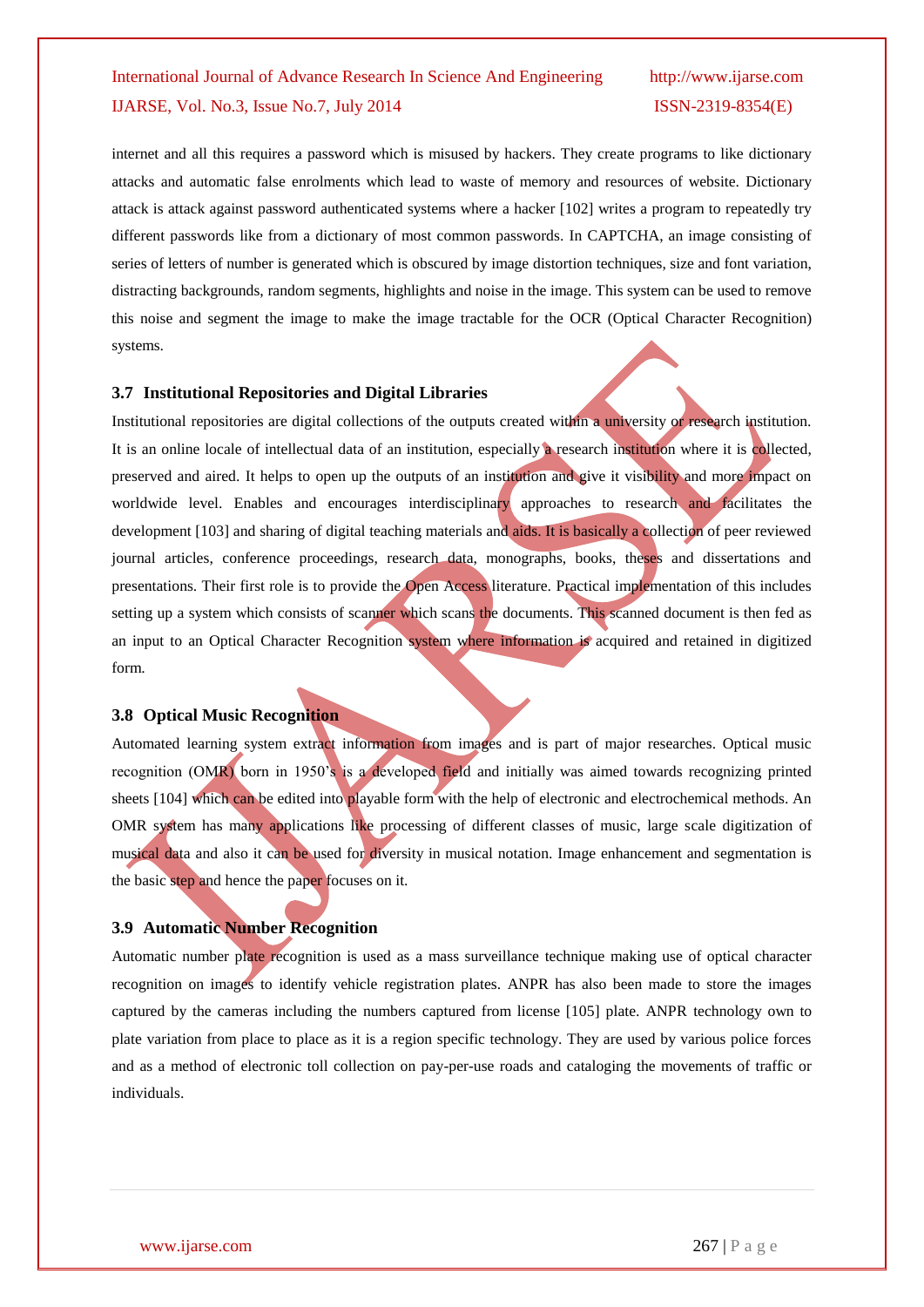#### **3.10 Handwriting Recognition**

Handwriting recognition is the ability of a computer to receive and interpret intelligible handwritten input from sources such as paper documents, photographs, touch-screens and other devices. The image of the written text may be sensed "off line" from a piece of paper by optical scanning (optical character recognition) or intelligent word recognition. Alternatively, the movements of the pen tip may be sensed "on line", for example by a penbased computer screen surface [106].

### **3.11Other Industries**

OCR is widely used in many other fields, including education, finance, and government agencies. OCR has made countless texts available online, saving money for students and allowing knowledge to be shared. Invoice imaging applications are used in many businesses to keep track of financial records and prevent a backlog of payments from piling up. In government agencies and independent organizations, OCR simplifies data collection and analysis, among other processes. As the technology continues to develop, more and more applications are found for OCR technology [100], including increased use of handwriting recognition. Furthermore, other technologies related to OCR, such as barcode recognition, are used daily in retail and other industries. To learn more about OCR solutions for your office, you can download a free trial of Maestro Recognition Server, CVISION's OCR toolkit, or Trapeze, our automated form-processing solution.

### **IV CONCLUSION**

Nowadays, a lot of documents are produced in paper form but it is obvious, that automatic data recognition systems are very popular. The document is repeatedly copied and changed during subsequent processing steps, so it exists in many different copies. In some applications they can successfully help humans, but in some cases they are useless. Though researchers have suggested various sophisticated ideas and techniques to deal with the recognition of unconstrained and connected characters, practical OCR systems suffer from a lack of such characteristics. It is because of the claims made by the researchers are not adequately substantiated by exposure of the systems into real working environments/conditions the lack of practical feasibility of such advanced techniques with the available hardware from an economical viewpoint. From these constraints and the lack of performances it can be concluded that the ability to read text by machines with the same fluency as the human remains an unachieved goal, though a great amount of effort has already been expended on the subject. By handwritten character recognition one means the recognition of single and unconstrained hand drawn characters, i.e. numerals, upper-case and lowercase characters of a particular alphabet. However, the frontiers of character recognition have now moved to the recognition of cursive script that is the recognition of characters which may be connected or written in calligraphy.

#### **REFERENCES**

[1] Amarjot Singh, Ketan Bacchuwar, Akshay Bhasin, "A Survey of OCR Applications", International Journal of Machine Learning and Computing, Vol. 2, No. 3, June 2012.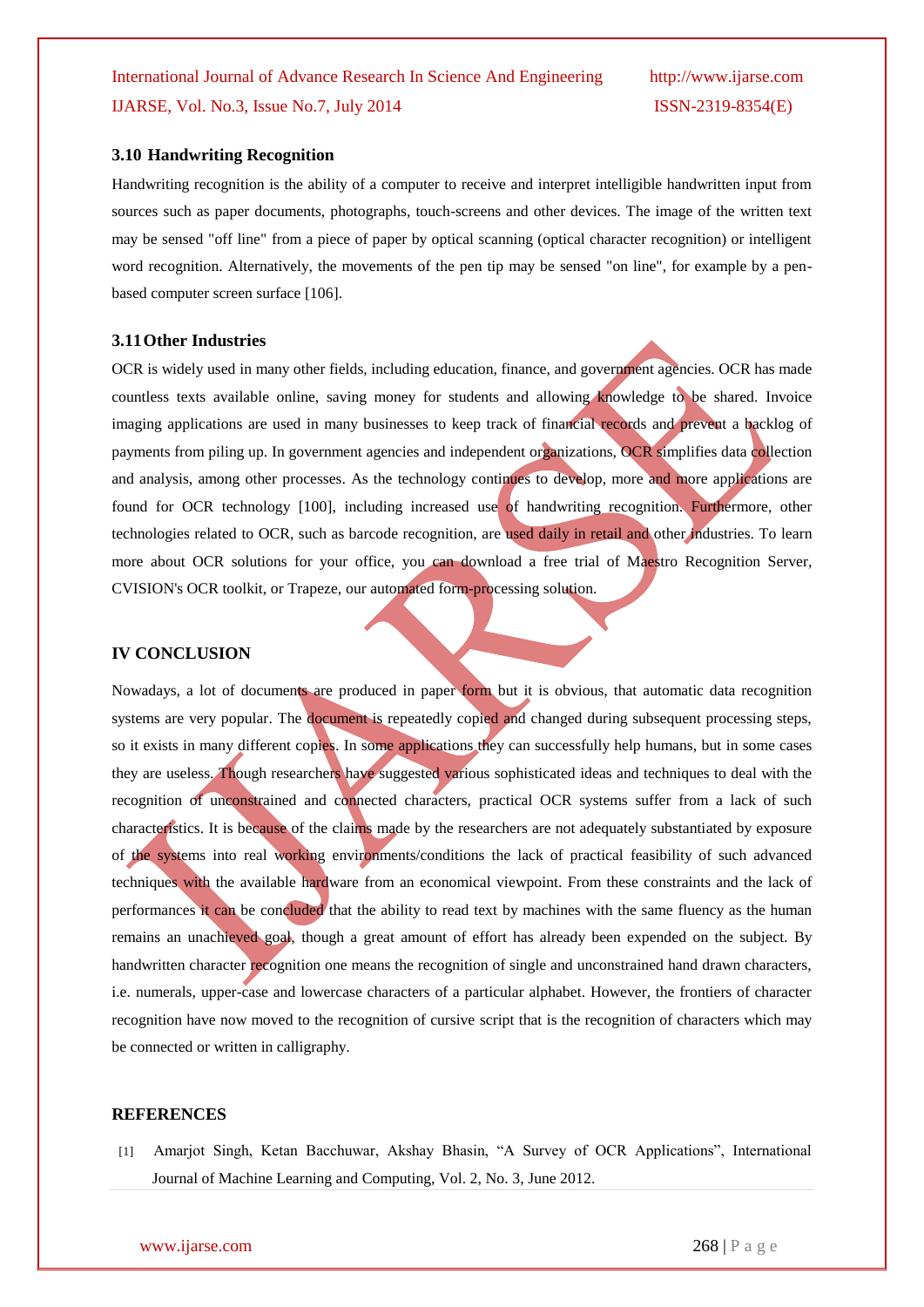- [2] Tappert, C. C. Suen, C. Y.; Wakahara, T., "The state of the art in online handwriting recognition", IEEE Transactions on Pattern Analysis and Machine Intelligence, 12(8): 787.
- [3] V. K. Govindan, A. P. Shivaprasad, "Character Recognition A Review", Pattern Recognition, Vol. 23. No. 7, pp. 671-683 (1990).
- [4] K. Bachuwar, A. Singh, G. Bansa, S. Tiwari, "An Experimental Evaluation of Preprocessing Parameters for GA Based OCR Segmentation" in 3rd International Conference on Computational Intelligence and Industrial Applications (PACIIA 2010), 2010, proceedings, Vol. 2, pp. 417 -420.
- [5] M.D. Ganis, C.L. Wilson, J.L. Blue, "Neural network-based systems for handprint OCR applications" in IEEE Transactions on Image Processing, 1998, Vol: 7, Issue: 8, p.p. 1097 - 1112.
- [6] R. Gossweiler, M. Kamvar, S. Baluja, "What's Up CAPTCHA? A CAPTCHA Based On Image Orientation", in WWW, 2009.
- [7] B. Joanna," Building an institutional repository at Loughborough University: some experiences, program: Electronic library and information systems, 2009.
- [8] A. Singh, K. Bacchuwar, A. Choubey, S. Karanam, D. Kumar, "An OMR Based Automatic Music Player", in 3rd International Conference on Computer Research and Development (ICCRD 2011) in, (IEEE Xplore), 2011, Vol. 1, pp. 174-178.
- [9] S.L. Chang, T. Taiwan, L.S. Chen, Y.C. Chung, S.W. Chen, "Automatic license plate recognition" in IEEE Transactions on Intelligent Transportation Systems, 2004, Vol: 5, Issue: 1, p.p. 42 – 53.
- [10] R Plamondon, S. N. Srihari, "On-line and off-line handwriting recognition: a comprehensive survey" IEEE transaction on pattern Analysis and machine Intelligence, 2000, 22(1), 63-84.
- [11] Schantz, Herbert F., "The history of OCR, optical character recognition", [Manchester Center, Vt.]: Recognition Technologies Users Association (1982).
- [12] d'Albe, E. E. F., "On a Type-Reading Optophone", Proceedings of the Royal Society A: Mathematical, Physical and Engineering Sciences, 90 (619): 373–375, July 1914.
- [13] M. E. Stevens, "Introduction to the special issue on optical character recognition (OCR)", Pattern Recognition, 2, 147-150 (1970).
- [14] J. C. Rabinow, "Whither OCR and whence?", Datamation, 38-42, July (1969).
- [15] P. L. Andersson, "Optical Character Recognition—A Survey", Datamation, 43-48, July (1969).
- [16] P. L. Andersson, "OCR enters the practical stage", Datamation, 22-27, Dec. (1971).
- [17] Magnetic ink character recognition system with angled read head, IBM Technical Disclosure Bull. 28, 2555- 2556 (1985).
- [18] J. Mantas, "An overview of character recognition methodologies", Pattern Recognition 19, 425-430 (1986).
- [19] Character Recognition. British Computer Society, Lon- don, England (1971).
- [20] K. S. Fu, "Syntactic Pattern Recognition and Applications", Prentice Hall, Engiewood Cliffs, New Jersey (1982).
- [21] G. Nagy, "Optical character recognition: theory and practice", Handbooks of Statistics, P. R. Kilshnaiah and L. N. Kanal, Eds, Vol. 2, pp. 621-649 (1982).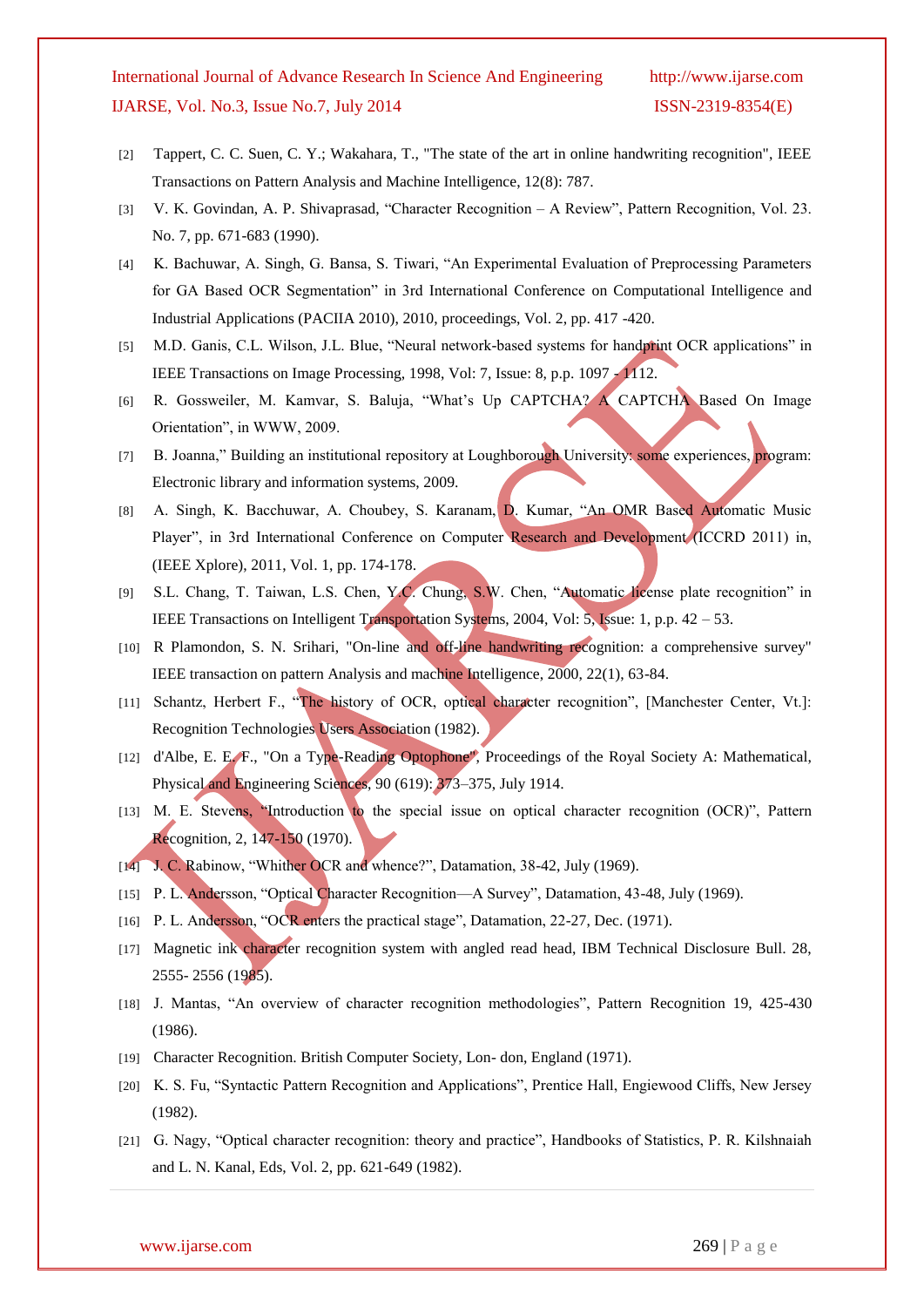- [22] S. N. Srihari, "Computer Text Recognition and Error Correction", IEEE Computer Society Press, Silver Spring, MD (1984).
- [23] J. R. Ulimann, "Advances in character recognition", "Application of Pattern Recognition", K. S. Fu, Ed., pp. 197-236. CRC Press, Boca Raton, FL (1982).
- [24] V. A. Kovalevsky, Ed., "Character Readers and Pattern Recognition", Spartan Books, New York (1968).
- [25] Y. A. Kovalevsky, "Image Pattern Recognition", Springer, Berlin (1977).
- [26] Optical Character Recognition and the Years Ahead. The Business Press, Illinois, U.S.A. (1969).
- [27] C. Y. Suen and R. D. Moil, Eds, "Computer Analysis and Perception", Vol. 1: Visual Signals. CRC Press, Boca Raton, FL (1982).
- [28] G. Nagy, "State of the art in pattern recognition", Proc. IEEE 56,  $836-860$  (1968).
- [29] L. D. Harmon, "Automatic recognition of print and script", Proc. IEEE 60,  $1165-1176$  (1972).
- [30] W. Stallings, "Approaches to Chinese character recognition", Pattern Recognition 8, 87-98 (1976).
- [31] C. Y. Suen, M. Berthod and S. Mori, "Automatic recognition of handprinted characters--the state of the art", Proc. IEEE 68, 469-485 (1980).
- [32] S. Moil, K. Yamamoto and M. Yasuda, "Research on machine recognition of handprinted characters", IEEE Trans. Pattern. Anal. Mach. Intell. 6, 386-405 (1984).
- [33] R. H. Davis and J. L. Yall, "Recognition of handwritten characters--a review", image Vision Comput. 4. 208- 218 (1986).
- [34] B. N. Chatterji, "Feature extraction methods for character recognition", IETE Tech. Rev. 3, 9-22 (1986).
- [35] R. L. Grimsdale, F. H. Sumner, C. J. Tunis and T. Kilburn, "A system for the automatic recognition of patterns", Proc. I EE 106, 210-221 (1959).
- [36] M. Eden, "On the formalization of handwriting, Structure of Language and its Mathematical Aspects", pp. 83-88, American Academic Society (1961).
- [37] M. Eden, "Handwriting generalization and recognition, Recognizing Patterns, Kolers and M. Eden, Eds, pp. 138-154, M.I.T. Press, Cambridge, MA (1968).
- [38] B. Blesser, R. Shillman, T. Kuklinski, C. Cox, M. Eden and J. Ventura, "A theoretical approach for character recognition based on phenomenological attributes", Proc. 1st Int. J. Conf. Pattern Recognition, Washington, pp. 33-40 (1973).
- [39] C. Cox, B. Blesser and M. Eden, "The application of type font analysis to automatic character recognition", Proc. 2nd Int. J. Conf. Pattern Recognition, Copenhagen, pp. 226-232 (1974).
- [40] R. J. Shillman, T. T. Kuklinski and B. A. Blesser, "Experimental methodologies for character recognition based on phenomenological attributes", Proc. 2nd Int. J. Conf. Pattern Recognition, Copenhagen, pp. 195-201 (1974).
- [41] M. Yoshida and M. Eden, "Handwritten Chinese character recognition by an analysis by synthesis method", Proc. 1st Int. J. Conf. Pattern Recognition, Washington, pp. 197-204 (1973).
- [42] M. Berthod, "Online analysis of cursive writing", Computer Analysis and Perception, Vol. 1, Visual Signals, C.Y. Suen and R. D. Mori, Eds. CRC Press, Cleveland, Ohio, U.S.A. (1982).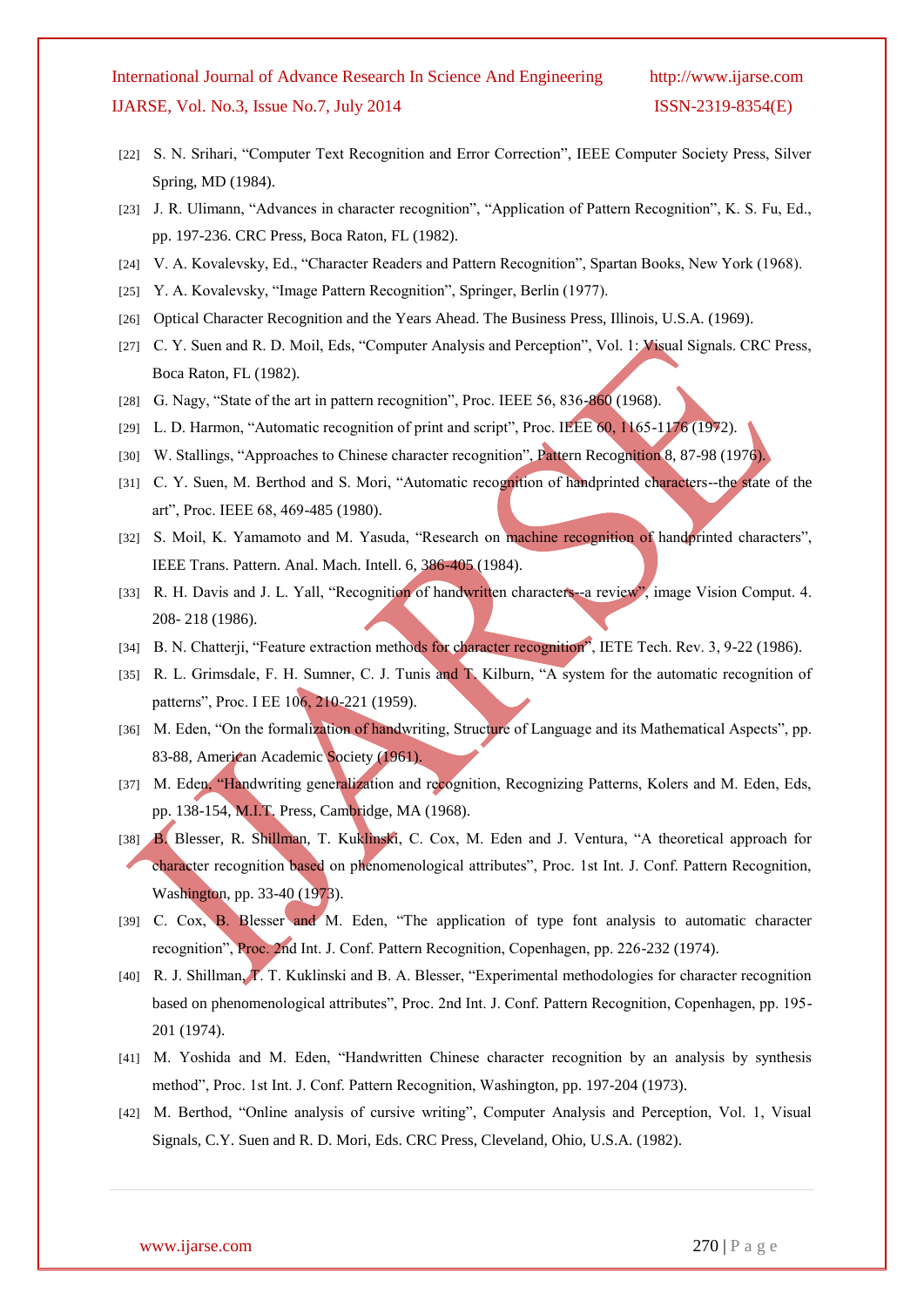- [43] R. Narasimhan, "Labelling schemata and syntactic description of pictures", Inform. Contr. 7, 151-179 (1964).
- [44] R. Narasimhan, "Syntax directed interpretation of class of pictures", Commun. ACM 9, 166-173 (1966).
- [45] R. Narasimhan, "On the description, generation and recognition of classes of pictures", Automatic Interpretation and Classification of Images, A. Gasselli, Ed., pp. 1-42. Academic Press, New York (1969).
- [46] R. Narasimhan and V. S. N. Reddy, "A syntax-aided recognition scheme for handprinted English letters", Pattern Recognition 3, 345-361 (1971).
- [47] T. Pavlidis and F. Ali, "Computer recognition of handprinted numerals by polygonal approximation", IEEE T. Syst. Man. Cyb. 5, 610-614 (1975).
- [48] F. Ali and T. Pavlidis, "Syntactic recognition of handwritten numerals", JEEE T. Syst. Man Cyb. 7, 537-541 (1977).
- [49] T. Pavlidis and S. L. Horowitz, "Segmentation of plaecurves", IEEE T. Comput. 23, 860-870 (1974).
- [50] H. F. Feng and T. Pavlidis, "Decomposition of polygons into simpler components: Feature generation for syntactic pattern recognition, IEEE T. Comput. 24, 636-650 (1975).
- [51] R. Casey and G. Nagy, "Recognition of printed Chinese characters", IEEE T. Elec. Comput. 15, 91-101 (1966).
- [52] T. Agui and N. Nagahashi, "A description method of handprinted Chinese characters", IEEE T. Pat. Anal. Mach. Intell. 1, 20-24 (1979).
- [53] A. Arakawa, "Online recognition of handwritten characters Alphanumerics and Hirakana, Katakana, Kanji, Pattern Recognition 16, 9-16 (1983).
- [54] C. H. Leung, Y. S. Cheung and Y. L. Wong, "A knowledge based stroke-matching method for Chinese characters‖, IEEE T. Syst. Man Cyb. 17, 993-1003 (1987).
- [55] Y. Yong, "Handprinted Chinese character recognition via neural networks", Pattern Recognition Lett. 7, 19-25 (1988).
- [56] I. K. Sethi and B. Chatterjee, "Machine recognition of handprinted Devanagari numerals", J. Inst. Elec. Telecom. Engng (India) 22, 532-535 (1976).
- [57] I. K. Sethi, Machine recognition of constrained handprinted Devanagari", Pattern Recognition 9, 69-75 (1977).
- [58] R. M. K. Sinha and H. Mahabala, Machine recognition of Devanagari script, IEEE T. Syst. Man Cyb. 9, 435-449 (1979).
- [59] R. M. K. Sinha, "Role of context in Devanagari script recognition", J. Inst. Elec. Telecom. Engng (Indian) 33, 86-91 (1987).
- [60] R. M. Sinha, "Role of contextual postprocessing for Devanagari text recognition", Pattern Recognition 20, 475-485 (1987).
- [61] G. Siromoney, R. Chandrasekaran and M. Chandrasekaran, "Machine recognition of printed Tamil characters", Pattern Recognition 10, 243-247 (1978).
- [62] G. Siromoney, R. Chandrasekaran and M. Chandrasekaran, Machine recognition of Brahmi script, IEEE T Syst. Man Cyb. 13, (1983).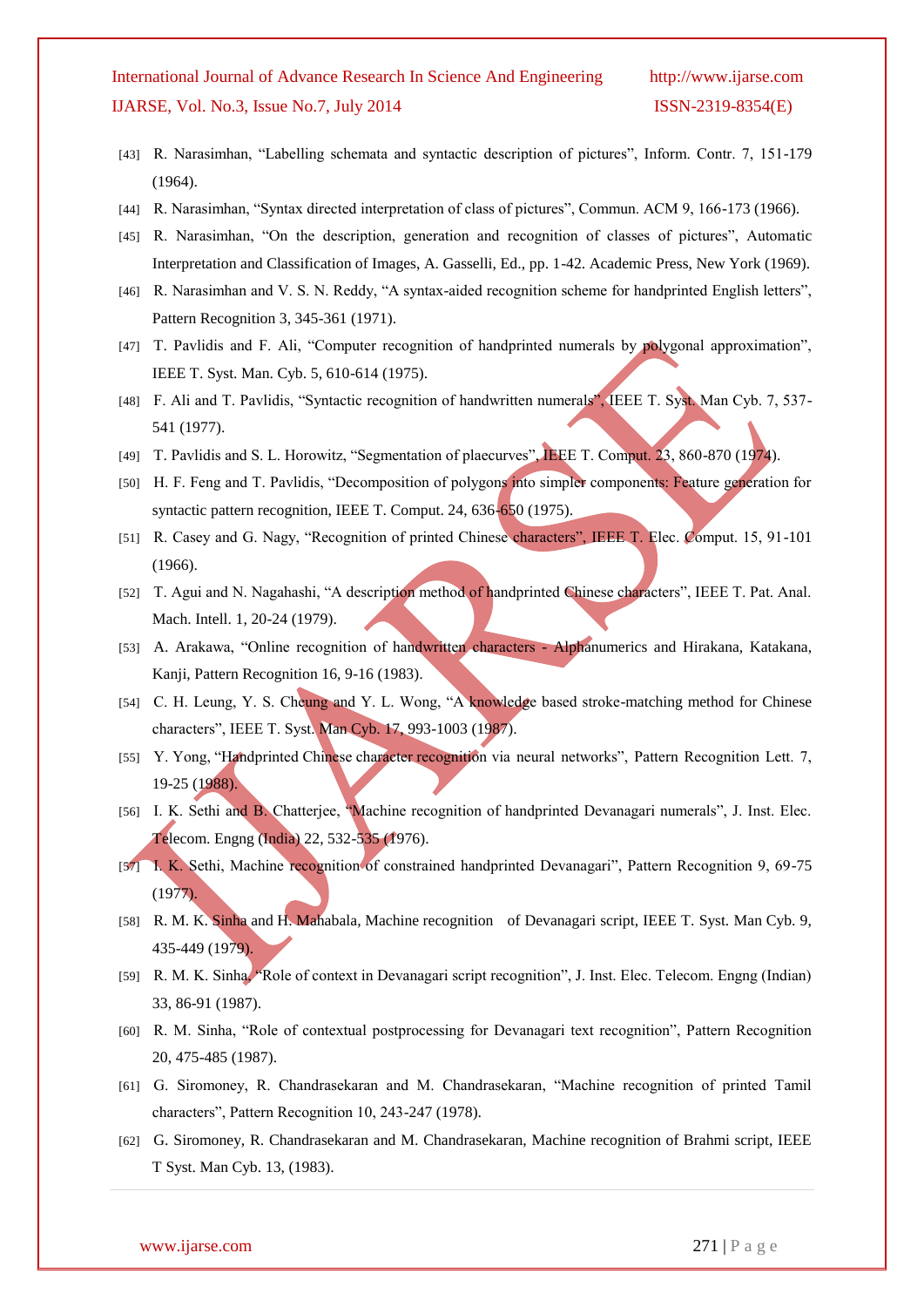- [63] M. Chandrasekaran, R. Chandrasekaran and G. Siromoney, "Context dependent recognition of handprinted Tamil characters", Proc. Int. Conf. Syst. Man Cyb., (India) 2, 786-790 (1984).
- [64] R. Chandrasekaran, M. Chandrasekaran and G. Siromoney, "Computer recognition of Tamil, Malayalam and Devanagari characters", J. Inst. Elec. Telecom. Engng (India) 30, 150-154 (1984).
- [65] P. Chinnuswamy and S. G. Krishnamoorthy, "Recognition of handprinted Tamil characters", Pattern Recognition 12, 141-152 (1980).
- [66] S. N. S. Rajasekaran and B. L. Deekshatulu, "Recognition of printed Telugu characters", Comput. Graph. Image Process. 6, 335-360 (1977).
- [67] A. K. Ray and B. Chatterjee, "Design of a nearest neighbour classifier system for Bengali character recognition", J. Inst. Elec. Telecom. Engng (India) 30, 226-229 (1984).
- [68] H. Tanaka, Y. Hirakawa and S. Kaneku, "Recognition of distorted patterns using Viterbi algorithm", IEEE T. Pattern Anal. Mach. Intell. 4, 18-25 (1982).
- [69] G. P. R. Sarvarayudu and I. K. Sethi, "Walsh descriptors for polygonal curves", Pattern Recognition 16, 327-336 (1983).
- [70] M. Shridhar and A. Badreldin, High accuracy character recognition algorithm using Fourier and topological descriptors, Pattern Recognition 17, 515-523 (1984).
- [71] M. Shridhar and A. Badreldin, "A high accuracy syntactic recognition algorithm for handwritten numerals", IEEE T. Syst. Man Cyb. 15 (1985).
- [72] K. Sato, I. Isshiki, A. Ohoka and K. Yoshida, "Hand-scan OCR with a one-dimensional image sensor", Pattern Recognition 16, 459-467 (1983).
- [73] C. J. Evangelisti, "Some experiments in the evaluation of character recognition scanners", Pattern Recognition 16, 273-287 (1983).
- [74] G. Nagy, S. Sethi and Einspahr, 
"Decoding substitution ciphers by means of word matching with application to OCR", IEEE T. Pattern Anal. Mach. Intell. 9, 710-715 (1987).
- [75] H. Almuallim and S. Yamaguchi, A method of recognition of Arabic cursive handwriting, IEEE T. Pattern Anal. Mach. Intell. 9, 715-722 (1987).
- [76] T. S. El-Sheikh and R. M. Guindi, "Computer recognition of Arabic cursive scripts, Pattern Recognition 21, 293-302 (1988).
- [77] J. J. Hull, "Word shape analysis in a knowledge based system for reading text", 2nd Conf. on Artificial Intelligence Applications: The Engineering of Knowledge Based System, Miami Beach, FL, U.S.A., pp. 114-119 (11-13 December 1985).
- [78] K. Aoki and Y. Yamaya, "Recognizer with learning mechanism for handwritten English script words", Proc. 8th Int. J. Conf. Pattern Recognition, Paris, France, pp. 690-692 (27-31 October 1986).
- [79] K. H. Wong and F. Fallside, "Dynamic programming in the recognition of connected handwritten scripts", 2nd Conf. Artificial Intelligence Applications: The Engineering of Knowledge Based Systems, Miami Beach, FL, U.S.A., pp. 666-670 (11-13 December 1985).
- [80] S. N. Srihari and R. M. Bozinovic, "A multilevel perception approach to reading cursive script", Artificial Intell. (Netherlands) 33, 217-255 (October 1987).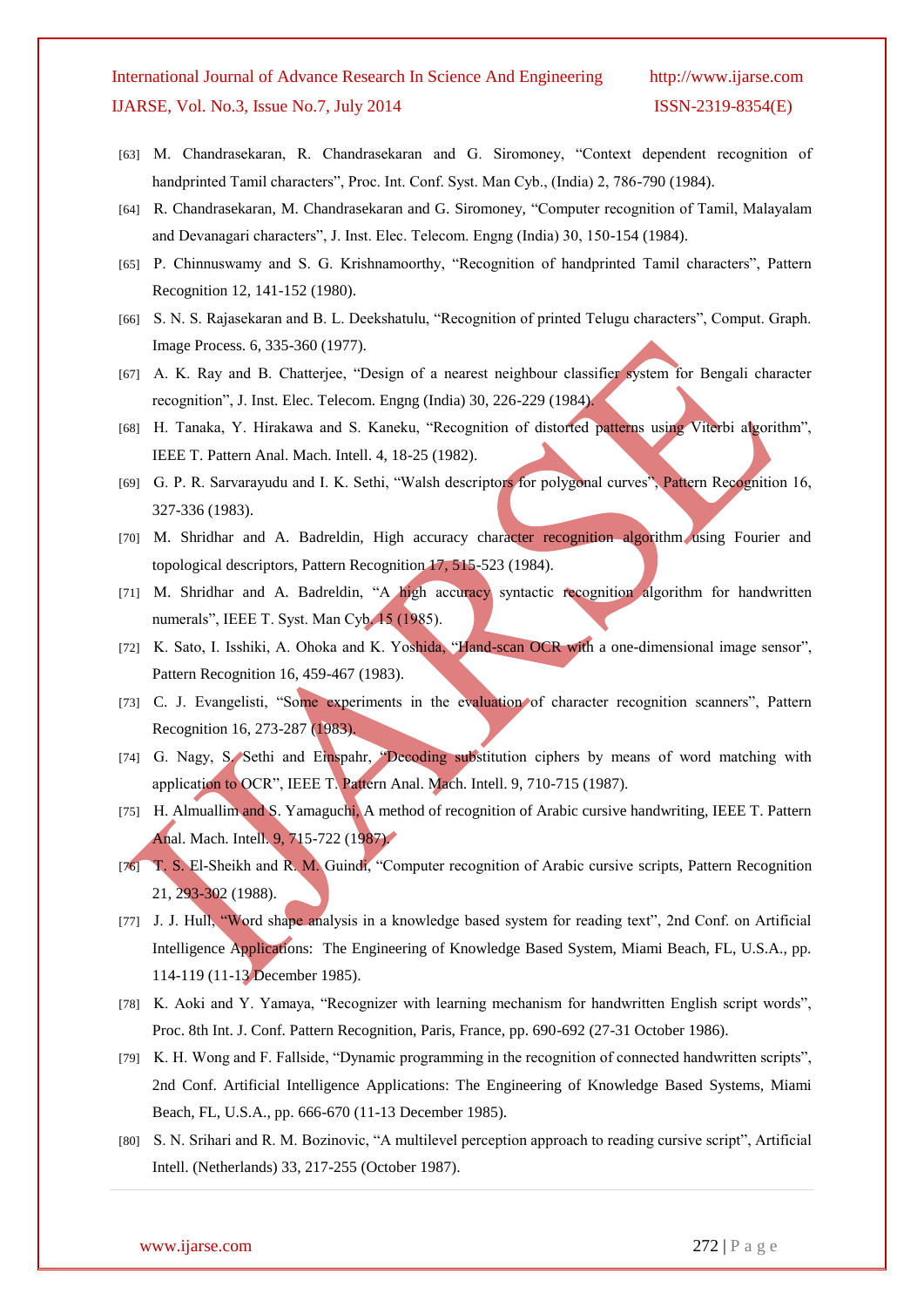- [81] K. R. Tampi and S. S. Chetlur, Segmentation of handwritten characters, Proc. 8th Int. J. Conf. Pattern Recognition, Paris, France, pp. 684-686 (27-31 October 1986).
- [82] V. R. Ting and R. K. Ward, "Separation and recognition of connected handprinted English characters", IEEE Pacific Rim Conf. Communications, Computers and Signal Process. Proc., Victoria, BC, Canada, 4- 5 June 1987, pp. 512-516 (1987).
- [83] L. Lam and C. Y. Suen, "Structural classification and relaxation matching of totally unconstrained handwritten ZIP-code numbers", Pattern Recognition 21, 19-31 (1988).
- [84] G. Baptista and K. M. Kulkarni, "A high accuracy algorithm for recognition of handwritten numerals", Pattern Recognition 21, 287-291 (1988).
- [85] J. J. Cannat and Y. Kodratoff, "Learning technique applied to multifont character recognition", Proc. SPIE, Int. Soc. Opt. Engng 635, 469-479 (1986).
- [86] J. J. Cannat, Y. Kodratoff and S. Moscatelli, "Learning techniques applied to multifont character recognition", Proc. 8th Int. J. Conf. Pattern Recognition, pp. 123- 125 (1986).
- [87] R. Malyan and R. Sunthankar, "Handprinted text reader that learn by experience", Microprocessor Microsystem (U.K.) 10, 377-385 (1986).
- [88] C. G. Leedham and A. C. Downton, "On-line recognition of Pitman's handwritten shorthand -an evaluation of potential", Int. J. Man Mach. Stud. (U.K.) 24, 375-393 (1986).
- [89] C. G. Leedham and A. C. Downton, "Automatic recognition and transcription of Pitman's handwriting shorthand-an approach to short forms", Pattern Recognition 20, 341-348 (1987).
- [90] H. Nagahashi and M. Nakatsuyama, "A pattern description and generation method for structural characters", IEEE T. Pattern Anal. Mach. Intell. 8, 112-118 (1986).
- [91] Harjinder Singh, Description aided recognition of handprinted characters, Ph.D. Thesis, Indian Institute of Science, Bangalore, India (1985).
- [92] J. S. Huang and M. Lung, Separating similar complex Chinese characters by Walsh transform, Pattern Recognition 20, 425-428 (1987).
- [93] G. Wolberg, "A syntactic Omni-font character recognition system", Proc. CVPR '86: IEEE Comput. Society Conf on Computer Vision and Pattern Recognition, Miami Beach, FL, U.S.A., pp. 168-173 (22-26) June 1986).
- [94] S. W. Lam and H. S. Baird, "Performance testing of mixed font variable size character recognizers", Proc. 5th Scandinavian Conf. Image Analysis, Stockholm, Sweden, Vol. 2, pp. 563-570 (2-5 June 1987).
- [95] T. Pavlidis, "A vectorizer and feature extractor for document recognition", Comput. Vision Graph. Image Process. 35, 111-127 (1986).
- [96] H. Hagita and I. Masuda, "Design principles of feature vectors for recognition of large character sets", Proc. 1987 Int. Conf. Syst. Man Cyb., Alexandria, VA, U.S.A., Vol. 2, pp. 826-830 (20-23 October 1987).
- [97] V. K. Govindan, "Computer Recognition of Handprinted Characters: An Automated Approach to the Design of Recognizers", Ph.D. Thesis, Dept of Electrical Communication Engineering, Indian Institute of Science, Bangalore, India (1988).